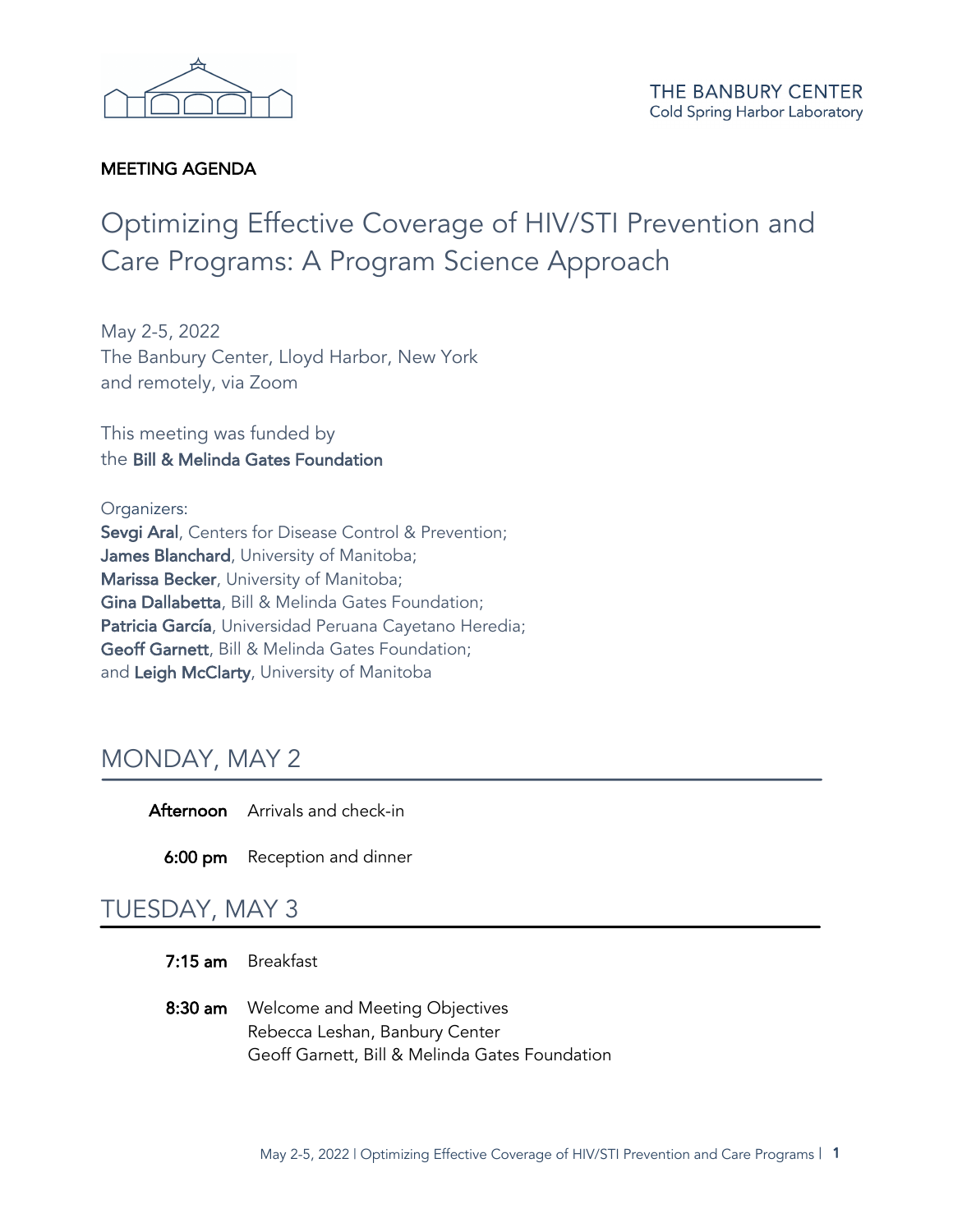

- 8:45 am SESSION 1: Closing the Program-Science Gap James Blanchard, University of Manitoba Marissa Becker, University of Manitoba
- 9:40 am General Discussion
- 10:30 am SESSION 2: Optimizing HIV/STI Prevention Programs Through Program Science Sevgi Aral, Centers for Disease Control & Prevention Leigh McClarty, University of Manitoba
- 11:20 am SESSION 3: Experiences and Examples in Applying Program Science, Part I Ruth Morgan Thomas, Global Network of Sex Work Projects Kenneth Mayer, Harvard Medical School Solange Baptiste, International Treatment Preparedness Coalition
- 12:20 pm General Discussion
- 1:00 pm Luncheon
- 2:00 pm SESSION 4: Experiences and Examples in Applying Program Science, Part II Elvin Geng, Washington University in St. Louis Frances Cowan, Liverpool School of Tropical Medicine Izukanji Sikazwe, Centre for Infectious Disease Research in Zambia
- 3:00 pm General Discussion
- 3:50 pm SESSION 5: Experiences and Examples in Applying Program Science, Part III Steve Kretschmer, Desire Line [virtual] David Wilson, World Bank
- 4:30 pm Plenary Discussion
- **6:00 pm** Reception and dinner

### WEDNESDAY, MAY 4

- 7:15 am Breakfast
- 8:30 am SESSION 6: Creating Enabling Environments for Program Science Welcome back, recap, and overview of the day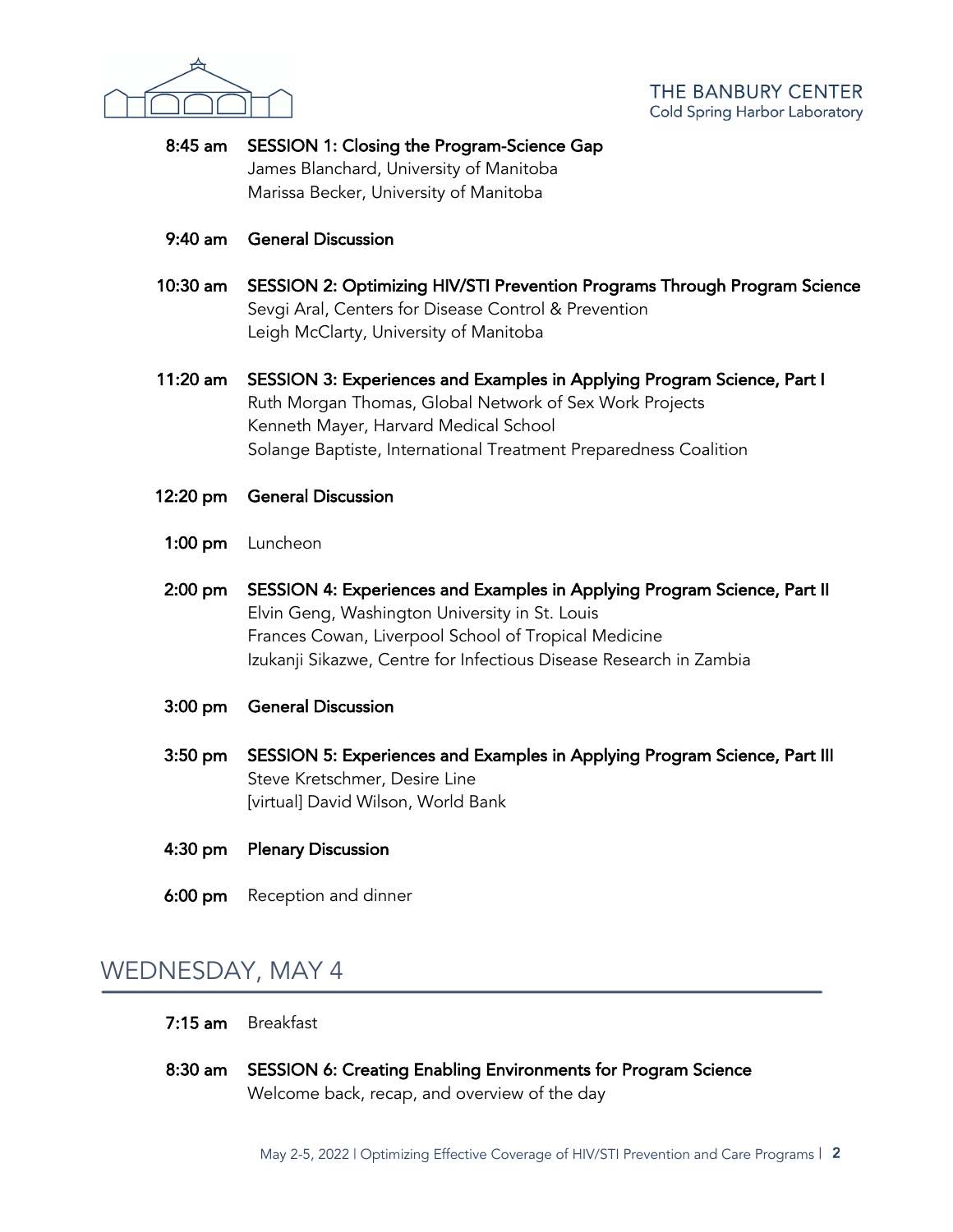

#### 8:40 am Open Discussion

- 9:00 am [virtual] Parinita Bhattacharjee, University of Manitoba Charles Holmes, Georgetown University
- 9:40 am General Discussion
- 10:30 am SESSION 7: Navigating Challenges to Operationalizing Program Science James Hargreaves, London School of Hygiene and Tropical Medicine Ruth Laibon-Masha, National AIDS Control Council - Kenya [virtual] Patricia García, Cayetano Heredia University
- 11:30 pm Plenary Discussion
- 12:30 pm Luncheon
- 2:00 pm SESSION 8: Program Science in the Global Context Moderated Panel Discussion Leandro Mena, CDC [virtual] David Wilson, World Bank [virtual] Tisha Wheeler, US Agency for International Development
- 3:00 pm General Discussion and Audience Q&A
- 4:15 pm SESSION 9: Way Forward Communication, Dissemination, and Publication **Priorities** Plenary Discussion
- 6:00 pm Reception and dinner

# THURSDAY, MAY 5

| 7:15 am Breakfast<br>8:30 am SESSION 10: Way Forward - Network Development |
|----------------------------------------------------------------------------|
| Welcome back, recap, and overview of the day<br>8:40 am Open Discussion    |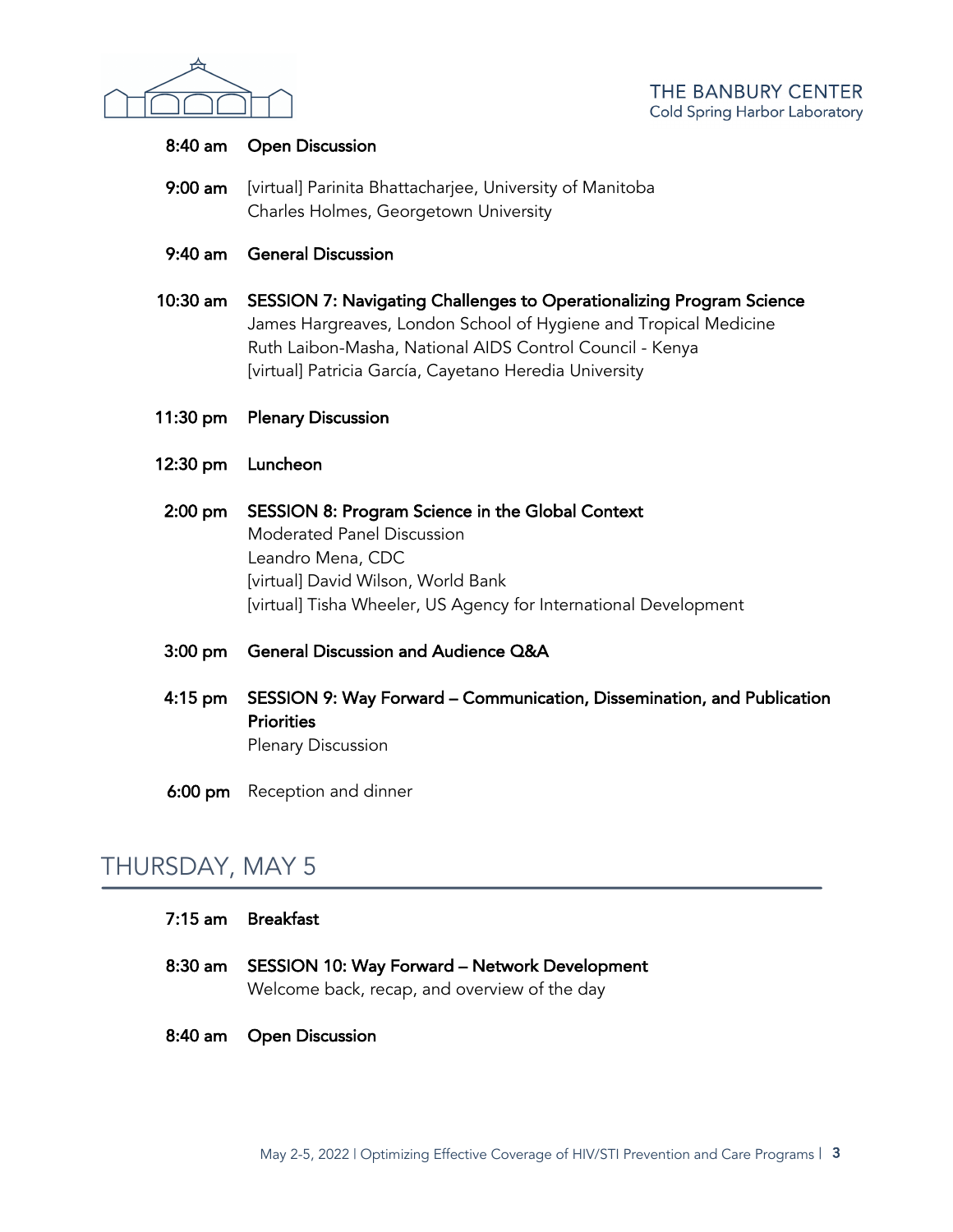

### 9:10 am Plenary Discussion

- 10:40 pm SESSION 11: Way Forward Opportunities for Future Program Science Initiatives Plenary Discussion
- 11:40 pm Closing Remarks Geoff Garnett, Bill & Melinda Gates Foundation
- 12:00 pm Program Science Network creation
- 12:30 pm Luncheon
- 2:00 pm Participant departures

— END OF PROGRAM —